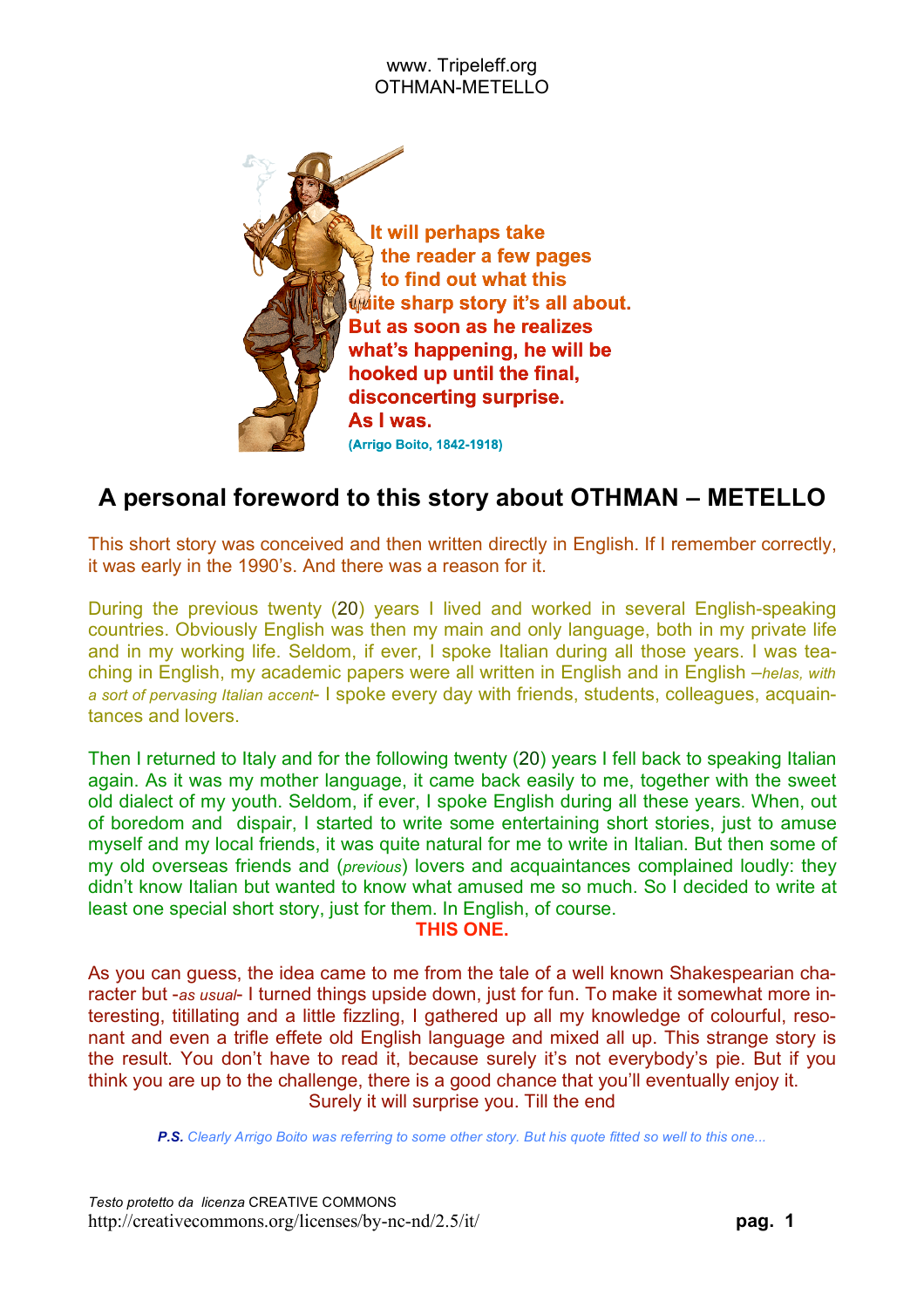# **The miserable story of Othman-Metello the Moor of Venice in Cyprus**



**The Most Serene Republic of Venice** was not faring well during the last quarter of the 16th century. Confined at the top of one of the innermost gulfs within the Mediterranean sea, she had found herself cut out from the new and extremely profitable - trade with both the West and the East Indies recently developed over the Atlantic Ocean. Her merchant vessels were not sturdy enough and not sufficiently rigged to stand the the huge rolling waves and the fierce winds of the Atlantic. Her pilots lagged behind in the techniques of open sea navigation and in the modern use of compass. It has always been easy to get lost at sea. So, traditionally, sailors had always skirted the land with an eye on its reassuring marks. But during the previous century a new brand of Atlantic pilots had learned to brave the featureless surface of the great Ocean, an extremely daring adventure that paid enormous dividends to their countries. In the Mediterranean, shipmasters still were hedging around the coast, or at most hopping from island to island, to reach their destination.

• Most Serene = Serenissima • was not faring well = non si trovava in buone condizioni (lett.  $=$  non viaggiava bene, to fare  $=$  viaggiare)  $\cdot$  one of the innermost gulfs within the Mediterranean sea = uno dei golfi più interni del Mar Mediterraneo (cioé l'Adriatico) • West and East Indies = le Indie Occidentali (in America ) e le Indie Orentali (India ed Estremo Oriente) • sturdy = robusti • not sufficiently rigged = senza velatura adeguata ( *to rig* = armare una nave) • lag-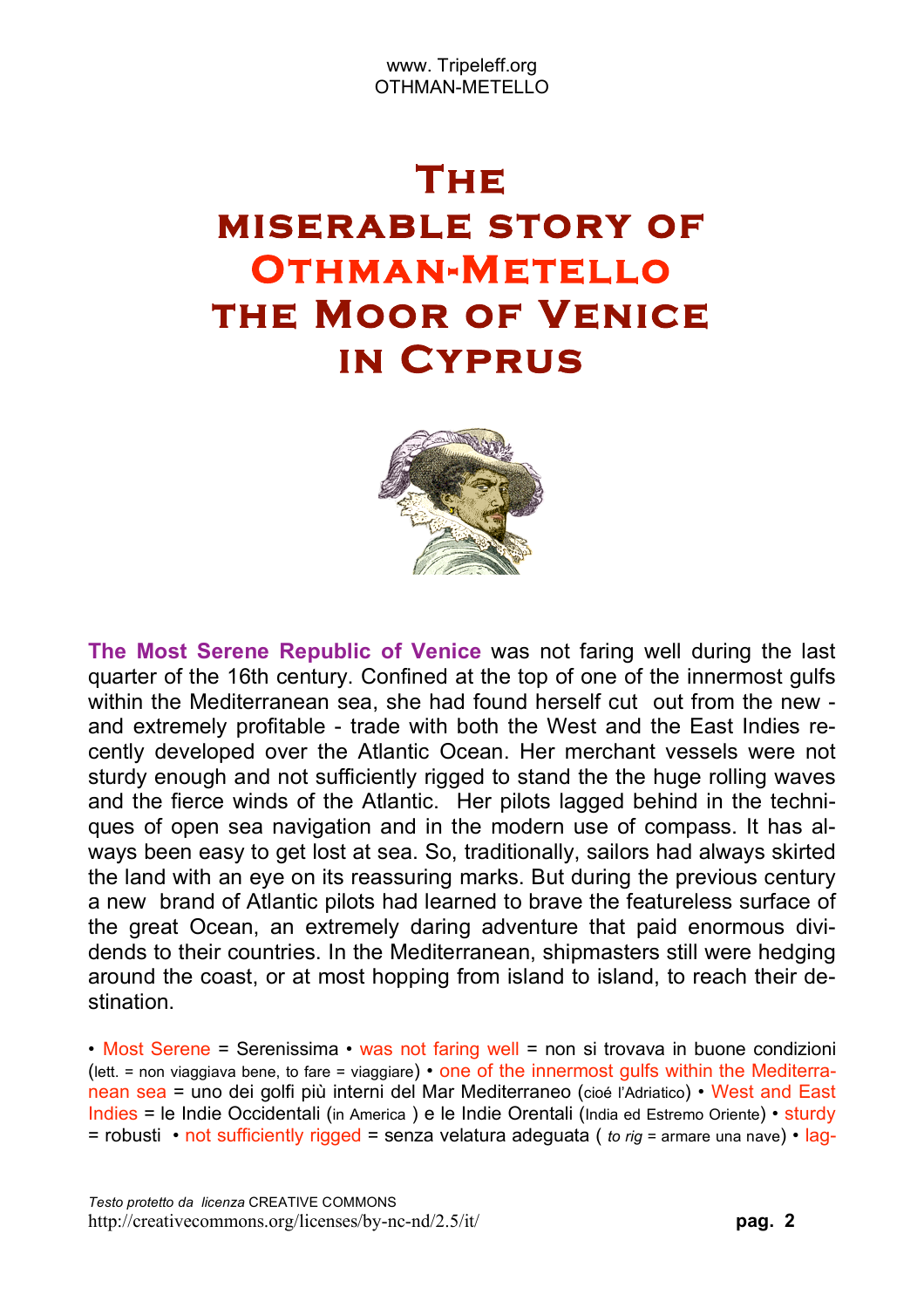ged behind = non si erano tenuti al corrente (*to leg* = restare indietro) • compass = bussola • skirted the land = costeggiato la terraferma (*skirt* = gonna, ma anche bordo) • to brave = ad affrontare • shipmasters = capitani di navi • hedging around the coast = seguire la costa (*hedge* = siepe, liea costiera) • hopping = saltando a balzi (*to hop* = saltellare) •

Moreover, for protection the Venetian Republic only had galleys, long warships still equipped with oars and overloaded with soldiers for boarding tactics. They could not compete with the new Atlantic galleons, much bigger, fully sailed and heavily manned with guns. These big ships were good for war and trade together and could could fire so low that their shots went skimming over the water with deadly accuracy even on long distance. Ever thrifty, if not actually stingy, Venice had found too high the capital investments necessary for the transition to the new ways of sea trade and to the most recent techniques of naval warfare. It was a penny-wise and a pound-foolish policy, obviously, of which most of her many wealthy senators, glittering bankers and affluent merchants were not sufficiently aware. By persisting in her own traditional ways, using manpower instead of sails or cannons (men seemed cheaper, at the beginning), and by sticking to the old Mediterranean routes, the Most Serene Republic found herself outclassed in less than eighty years. Yet, she still was an extremely wealthy power, controlling wide financial transactions and the flow of credit up to German states and Polish grandees. Her industries were still thriving, producing highly paid luxury goods and large quantities of textiles, glass, furniture and other wares. She still had a near monopoly over the vast import and export trade with all the Levantine markets. But here too she was gradually loosing control.

galleys = galee o galere (basse navi da guerra a remi e a due alberi con vele latine) ••• galleons = galeoni (robuste navi mercantili e da guerra, a bordo alto e con quattro alberi, due ad ampie vele quadrate e due a vele latine) • manned with gun = dotate di cannoni (*to man* = equipaggiare) • went skimming = passavano radenti (*to skim* = scremare, ma anche rasentare) • ever thrifty = sempre parsimoniosa • a penny-wise and a pound-foolish policy = una politica di risparmio sui dettagli ma di sperpero sui grandi progetti (lett. = che, per voler risparmiare un centesimo, finisce con lo spendere una sterlina) • glittering bankers = brillanti banchieri (*to glitter* = scintillare) ••• Polish grandees = la nobiltà polacca ••• thriving = prospere (*to thrive* = prosperare) • Levantine = levantini, delle regioni conosciute oggi come Asia Minore •

For centuries Venetian dominance over the Eastern Mediterranean was underpinned by direct military possession of a scattered network of many strategic locations on the Greek islands. It also kept a series of small strongholds along the coast of Turkey, from Constantinople to Syria. When the remnants of the weak Byzantine Empire were swept away by the new power of the Ottoman Turks, Venice too started to loose ground. Bits by bits, the Turks took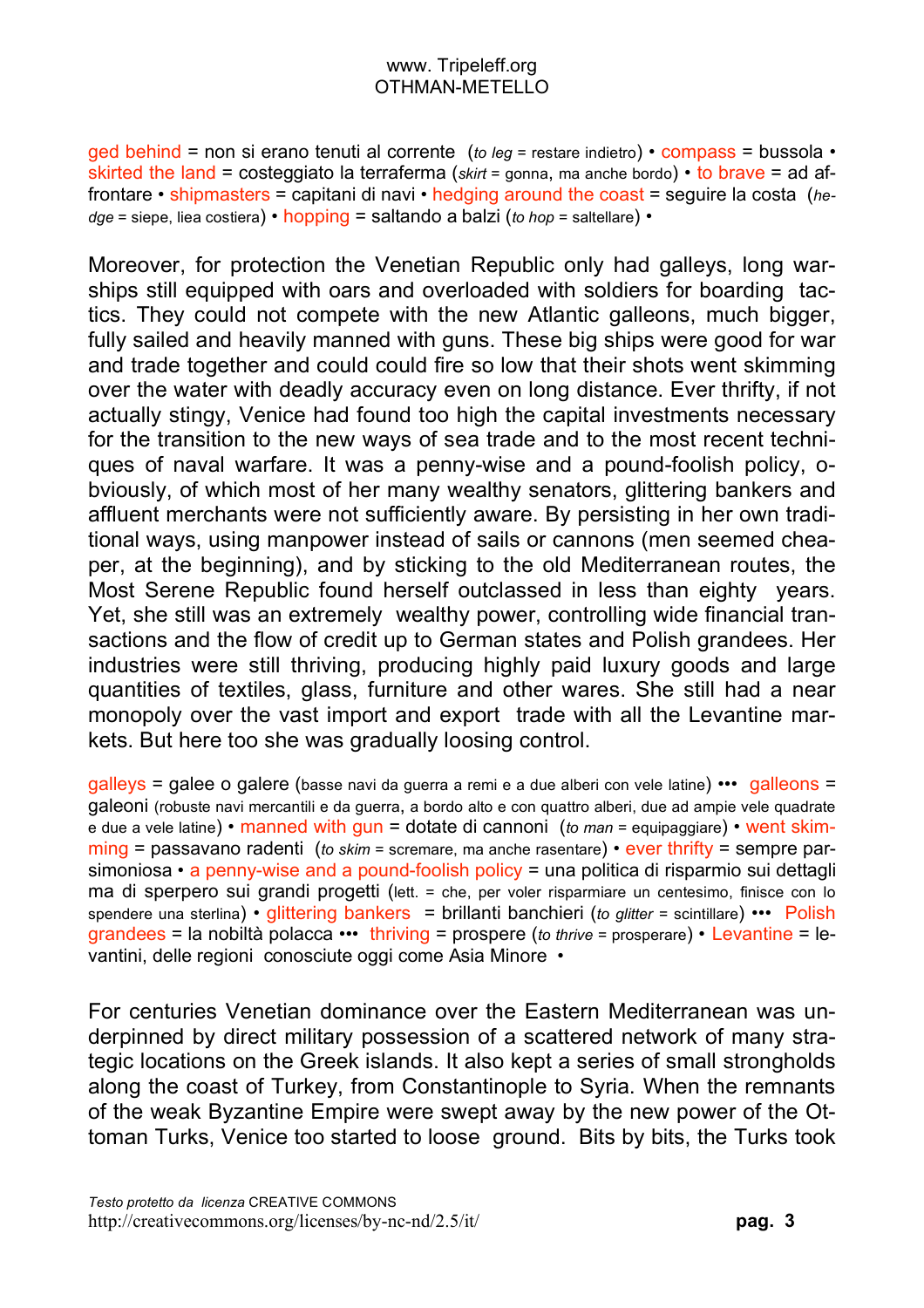away her possessions. Most of the islands were by now under Ottoman rule. In 1571, moreover, after a long, bloody and memorable siege of its main fortress-town of Famagusta, even Cyprus had to be cleared, the prized domain and one of the pivots of the Venetian empire in the East. In that period the Turks were a very active and aggressive power on the world scene, with a well organized state, a disciplined and excellently equipped army as well as a forceful ruling class. We should not think of their decadent and backward successors of the times of the late Ottoman Empire. Under the leadership of a string of capable and resourceful sultans, in those two hundred years the Turkish army had conquered Constantinople, annexed all of Greece and subdued the whole Balkan region including the kingdom of Hungary. Already the Caucasus region, Crimea, Persia, Egypt, all had come under direct Turkish rule and the Barbary states of North Africa had become their satellites.

• underpinned = puntellato **•** strongholds = piazzeforti • Bizantine Empire = già da duecento anni i Turchi avevano conquistato Costantinopoli (1453) mettendo così fine agli ultimi brandelli dell'Impero Bizantino • pivots = cardini • siege = assedio • a string of...sultans = una sequela (lett. un filo) di sultani • Barbary = Barbaria (nome dato alle regioni della costa nordafricana, dall'odierna Libia all'Algeria) •

The Turkish army was one of the most advanced military forces of the world of that time. It pioneered the tactical use of field artillery, for instance, and in the plains of Kossovo decimated by deadly gunfire the still medieval warriors from Serbia, Bosnia and Albania. Later, at the bloody battle of Mohacs, it definitively outgunned the Hungarian heavy cavalry. The Christian West was somewhat able to stem its headway only under the walls of Vienna in 1529. On the seas, a desperate war effort by Venice, together with the naval forces of Spain, the Pope, the Granduchy of Tuscany and the Holy Order of Malta kept in check the successful Turkish expansion with the famous battle of Lépanto, in 1571.

*"The infidels have only singed my beard. It can grow again, but they will surely cry for it"* reportedly said the ruling Sultan, Selim the Second, after Lépanto. However, it was only Venice that had to pay dearly for that day of victory. The Turkish fleet intensified the attacks against her last few strongholds in the East. By now, only Cándia (or Crete, as we call it today) remained to them, together with small garrisons on few islands, like Cérigo, Scàrpanto, Castelrósso as well as Agrocástro, a fortress at the tip of the Akamàntos peninsula, on the north-western Cypriot coast, not far away from the remains of the old Greek town of Pàphos.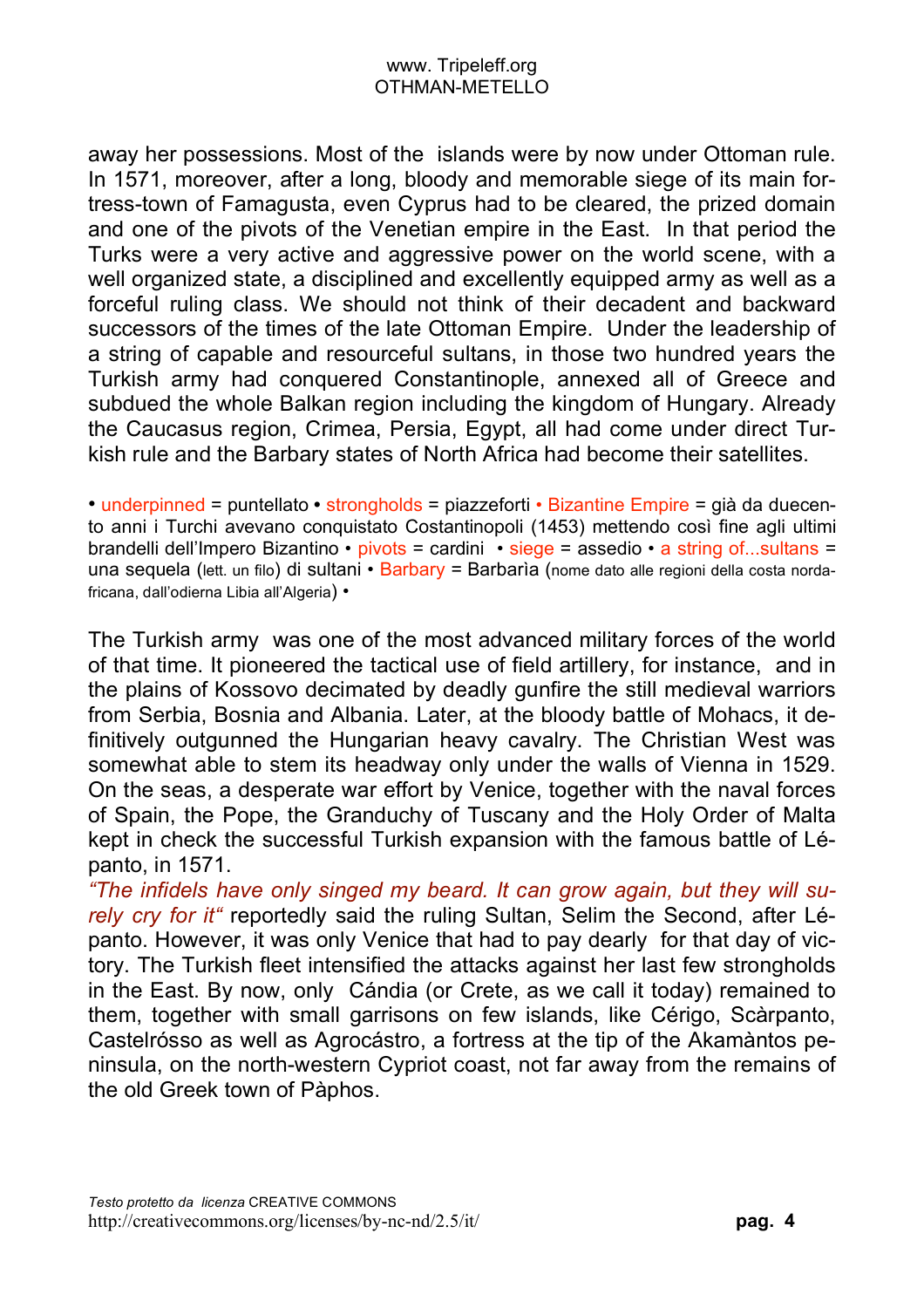Kòssovo = piana tra la Serbia meridionale e le montagne dell'Albania (dove l'armata turca nel 1389 sgominò i Serbi cristiani, sottomettendoli) • Mohacs = località ungherese (dove avvenne la battaglia in cui nel 1526 i Turchi sconfisserò sanguinosamente la cavalleria ungherese, facendo dell'Ungheria uno stato vassallo) • outgunned = spazzato via a cannonate • to stem its headway = fermare il suo progresso • singed = bruciacchiato • Lépanto = grande battaglia navale sulle coste greche (in cui le congiunte flotte cristiane della Spagna di Carlo V, del Papa Pio V, del Granduca di Toscana Cosimo I de' Medici e dell'Ordine di Malta, comandate dal giovane don Giovanni d'Austia, figlio naturale di Carlo V, riuscirono a sconfiggere l'armata turca di Mehmet Ali che puntava verso l'Italia) • kept in check = contennero • Selim II = sultano dal 1566 al 1574 • Cerigo, Scarpanto = le odierne isole greche di Citéra (a sud del Peloponneso) e Càrpatos (tra Creta e Rodi) • Castelrosso = piccola isola presso la costa turca, a est di Rodi (oggi Castelòrizos) • Cypriot coast = la costa cipriota, dell'isola di Cipro •

Agrocástro was the most isolated of these Venetian outposts in the Eastern Mediterranean. But it still had a certain importance to the government of the Most Serene Republic, which hung to it tenaciously. It happened that the main sailing route connecting Constantinople and Egypt - via the island of Rhodes - ran nearly at sighting distance from the western coast of Cyprus, where Agrocastro was located. The Venetians used this place mainly as a convenient lookout, from which to keep a wary eye on the passing Levantine sea traffic, trying to figure out the main intentions of the Turkish fleets. Agrocastro was the last shred of territory that the Republic still controlled on the island of Cyprus and it was a small possession indeed: a puny castle built some centuries before by the Crusader Knights of the Saint Simeon, perched on the leeward side of a stony peninsula and overlooking a diminutive fishing harbour. It was a not well preserved fortress, quite old in its structure. Recently, the Venetian Government had added some battlements and a few ramparts for their artillery. Agrocastro's gun park consisted of four middle size bombards of cast iron and a dozen bronze culverines and demi-culverines. It was not an impressive fire power, perhaps, but sufficient to keep away undesirable visitors. The original fortress had been built with large slabs of whitish local limestone, from which it got its name. Agrocastro, in fact, was the Venetian rendition of its original Greek name: *Argyro-kástron*, the Silver Castle, because during most nights it shone white in the moonlight. Even from the deck of far away ships it could be seen, shimmering above the waves.

**•** outposts = avamposti **•** Rhodes = Rodi **•** lookout = osservatorio **•** shred = brandello • puny = sparuto • the Crusader Knights of Saint Simeon = i cavalieri crociati di San Simeone (*fictional in this story*) • perched on the leeward side = aggrappato alla parte sottovento • battlements = bastioni • ramparts = baluardi • gun park = batteria di cannoni • bombards of cast iron = mortai in ghisa • culverines = colubrine, piccoli cannoni in bronzo lunghi e sottili • slabs of ... limestone = lastre di calcare • deck = ponte (di nave) • shone white = brillava (di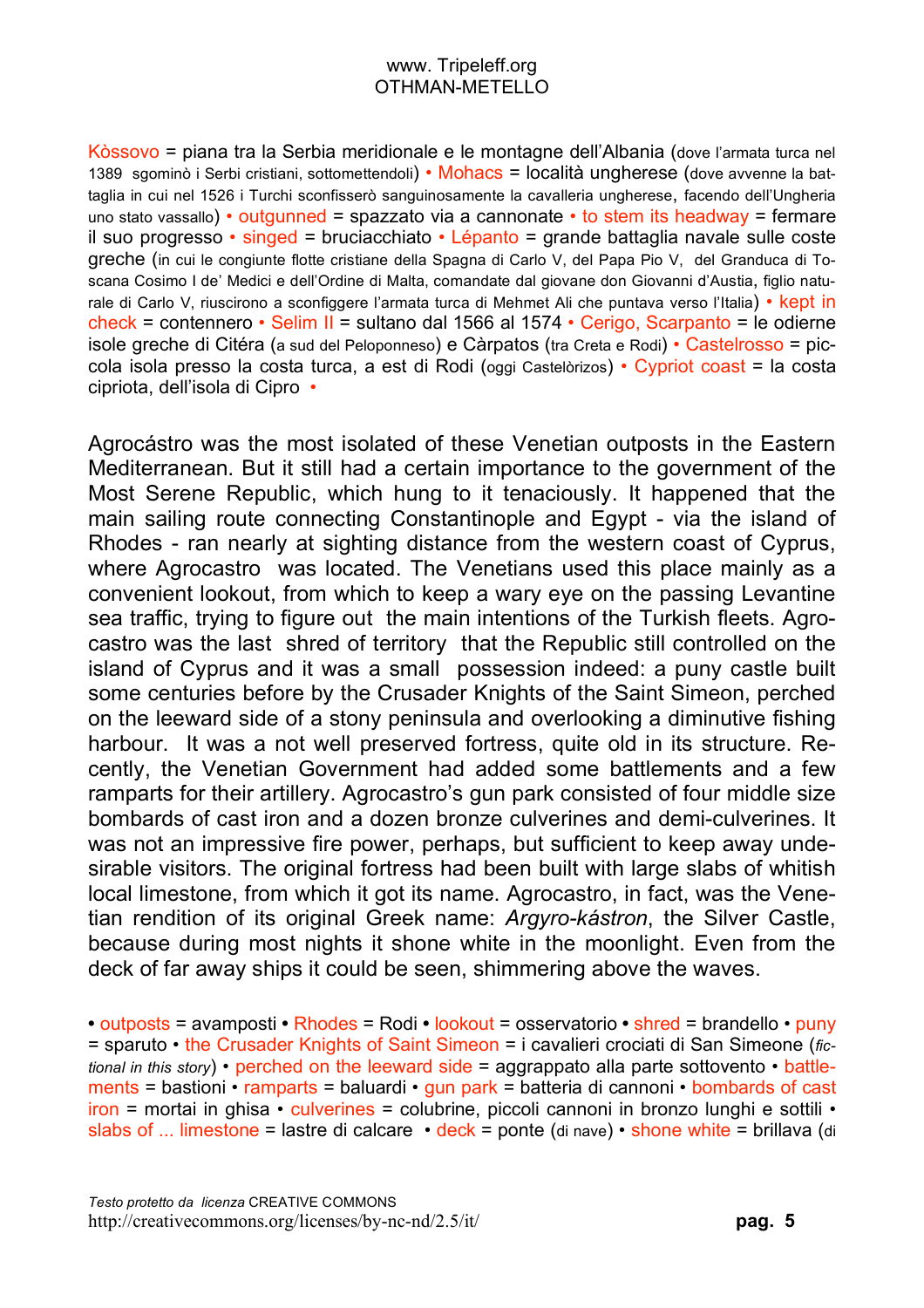luce) bianca • shimmering = tremolante (*to shimmer* = brillare tremolando, proprio della luce sull'acqua) •

The rest of the peninsula, some miles long, was also of limestone and rather hilly. It was all layered by hundreds of little stone terraces, patiently built by generation after generation of hardy Cypriot peasants. Since antiquity they used the terraces to grow their small vineyards, their olive groves and their patchy fields of millet or wheat. There were no more than three or four pocket-sized villages of poor whitewashed houses on the peninsula, which constituted the whole territory ruled by the Venetian garrison, a territory so unimportant that the Turks never bothered to take over. Nor could Agrocastro offer much as a haven, because its little port could not take in more than one galley at a time, besides a few local fishing boats, and then only by difficult maneuvering. Any other ship would, by necessity, be left anchored outside the limited shelter of the tiny harbour, and so be continuously harassed by extremely strong winds in summer and by routine bad weather in winter. As the nearby cliffs were lined with a sharp reef with protruding rocks, that harbourage offered more danger than shelter. Hence, Agrocastro was of little value to the Venetian fleet as a suitable base for raids against the Turkish sea lanes. The Turks never worried too much about being watched by that small Venetian outpost. Actually, they liked to be seen. Sometimes, without warning, they paraded their warships along the coast of Cyprus at the most inconvenient hours, throwing the scant Venetian garrison into utter confusion and creating unnecessary, sudden panic.

• layered = punteggiato (lett. = stratificato, *layer* = strato) • patchy = irregolari (lett= rattoppato, *to patch*) • millet = miglio • pocket-size = minuscoli (lett. che stanno in tasca (*pocket*)) • whitewashed = bianchi di calce (*to withewash* = dare la calce = lett. lavare di bianco) • haven = rifugio, porto • maneuvering = manovrare • harassed = bersagliate (*to harass* = molestare) • routine = abituale • reef = scogliera • harbourage = ancoraggio • hence = quindi • sea lanes = vie di mare • outpost = avamposto • paraded = sfilavano in parata (*to parade*) • scant = scarsa • utter = completo •

The Venetian garrison at Agrocastro was rather small. Altogether there were in the castle no more than eighty soldiers with some officers, plus a cook, a priest and a prostitute, all in the pay of the Republic. Many of the men were not even Venetian subjects, but freelance servicemen from several Italian and German principalities. Nearly a dozen were Slavs from the Dalmatian coast, the terribly mustachioed Uskocs. There were also a few poor Greek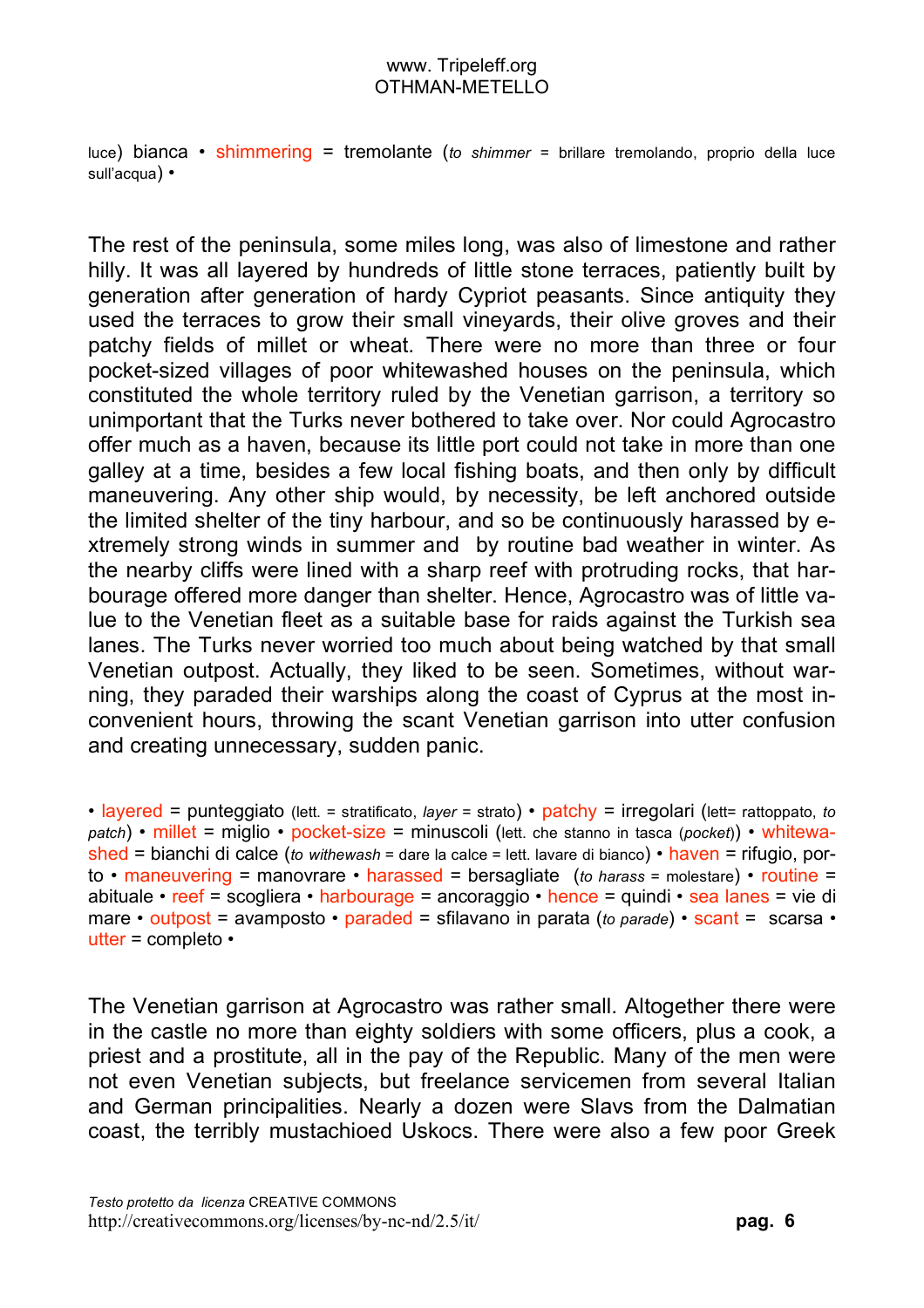mercenaries and even a couple of renegade Turks, not an unusual occurrence in those days - to be fair, we should remember that an even larger number of renegade Christians were working in the Sultan's pay. Some of the men were just cannon-fodder, others were professional soldiers, pikemen, musketeers, gunmen, sappers. Some had been driven to that isolated garrison by desperate personal stories or by the need of pay, but mostly had reached that wretched place by pure chance. The garrison's cook, for instance, happened to be a somber native from the New World, a true *indio* from the forests of Brazil. This savage could not communicate in any comprehensible language and had never understood where on earth he had been taken or what his white masters really wanted from him, after he had been forcibly baptized with the name of Pelagónio. They made him cook, although he could not truly fathom the mysteries of European eating habits and cuisine. In spite of that, he applied himself to his responsibilities, still so enormously puzzling to him, for stewing, baking, roasting, braising, frying, boiling and sauce-making with almost mystical enthusiasm. In his ignorance, the *indio* Pelagonio turned out to be a pretty good cook after all. The men savoured the food so unpredictably prepared by him, although small mistakes were inevitable - his tendency to serve iced fruit sorbets garnished with chicken liver, for instance, while some of his best earthy soups were flavoured with floor polish.

• freelance servicemen = soldati indipendenti, cioé mercenari professionisti (lett. = lance libere e quindi disponibili) • Slavs = Slavi • terribly mustachioed = orrendamente baffuti (*mustache* = baffo) • Uskocs = Uscocchi (così venivano allora chiamate le popolazioni croate e bosniache dell'interno della costa dalmata) • renegade = rinnegati • cannon-fodder = carne (lett. = mangime) da cannone • pikemen = lanceri (*pike* = picca) • gunmen = cannonieri • sappers = zappatori, cioé genieri (*to sap* = scalzare, scavare una trincea) • wretched = disgraziato • somber = chiuso, taciturno • *indio* = nativo americano • where on earth = dove mai (lett.= dove sulla terra...) • to fathom = capire a fondo, penetrare  $\cdot$  eating habits = abitudini di tavola (qui col senso di cibo tipico) • puzzling = enigmatiche (*to puzzle*) • braising = brasare (*to braise*) • turned out to be = si dimostrò di essere  $\cdot$  savoured = gustavano  $\cdot$  unpredictably = imprevedibilmente  $\cdot$  ice fruit sorbets garnished with chicken liver = sorbetti di frutta guarniti con fegatini di pollo • earthy soups = zuppe caserecce • floor polish = cera da pavimento •

On the contrary, both the priest and the prostitute of the garrison were among the few true-blood Venetians. Father Alvíse, the priest, was also a compulsive thief. He preferred to steal money, although he did not snub his nose at pocketing anything he could sell for money. Eventually ecclesiastical authorities resorted to giving him an overseas appointment. But not before he had already embezzled the full contents of a series of parish coffers in Venice and in the Venetian hinterland and relieved several churches in his care of most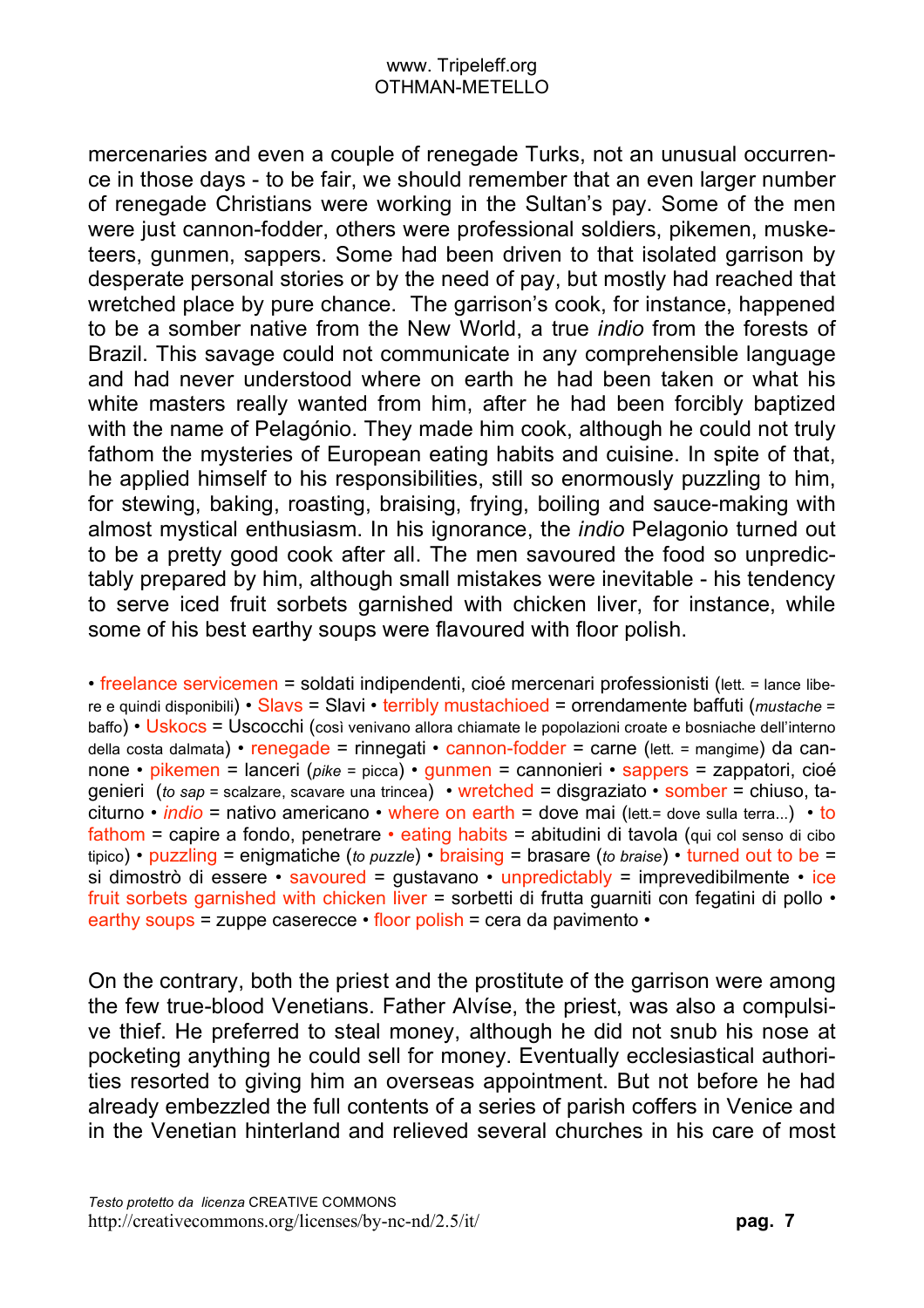of their gold and silver furnishings. Nobody knew what he was doing with the money, as he had no open vice or weakness or depravity. He was a small man, sober, chaste, lamb-like, with a round, soft face, a rather fat neck, and exquisite hands. Besides being a compulsive thief, Father Alvise was also a very conscientious and dutiful priest, rather pious and sincerely mindful of the eternal salvation of the souls of his flock.

Also quite professional in her duties was the only tart operating locally, Bianca by name. She too was conscientious in her work and worked very hard, because she was trying to put away sufficient funds for her old age, without realizing, poor wench, that she had already passed superannuation by several years. In spite of her endurance, decades of backbreaking work had taken their toll: the old damsel was by now a wreck, thin and haggard, with a sallow complexion and badly dyed hair sprouting white at the root. Her undersized frame was ravaged by recurrent syphilitic infections, which she spread with equanimity among all the garrison men. Her only vanity, an innocent romantic weakness, was to be called "Biancospíno", the Hawthorn Bush, but the men, with equally innocent romanticism, preferred to call her "La BucoNéro", the Black Hole Woman.

 $\cdot$  true-blood Venetians = veneziani puro sangue  $\cdot$  a compulsive thief = un irrimediabile ladro • he did not snub his nose = non disdegnav (lett. = non storceva il naso) • eventually = alla fine • resorted to = trovarono il modo di • embezzled = si era appropriato ••• parish coffers  $=$  casse parrochiali  $\cdot$  the Venetian hinterland = l'entroterra veneto  $\cdot$  gold and silver furnishings = arredi d'oro e di argento  $\cdot$  mindful = coscienzioso  $\cdot$  flock = gregge  $\cdot$  tart = puttana • put away = risparmiare • poor wench = poveraccia, povera diavola • superannuation =  $\mathbf{I}$ imite d'età • endurance = resistenza • backbreaking work = lavoro massacrante (lett. = che rompe la schiena) • damsel = donzella • a wreck = un disastro (lett. = un naufragio) • haggard = sparuta  $\cdot$  a sallow complexion = una carnagione terrea  $\cdot$  badly dyed hair sprouting white at the root = capelli maltinti che mostravano (lett. =germogliavano) il bianco alla radice • undersized frame = corporatura minuta • ravaged = devastata •

The garrison's commander at Agrocastro was a Venetian nobleman with an unusual background. Don Metéllo Scavolín was the adopted son of the famous Cardinal Scavolín, a leading Venetian diplomat of that time and one of the pillars of the Counter-Reformation at the Council of Trento. Don Metéllo was a tall, dark man in his early 30s, with jet-black curly hair and a short curly beard. He sported an aristocratically hooked nose like a eagle's beak, of which he was very proud. Without being good-looking, Don Metello was sufficiently attractive, especially to women, with his beady eyes, narrow cheekbones and full scarlet lips that gave him a ravaging and lustful look. Most men instinctively found his features disturbingly aggressive, but women were often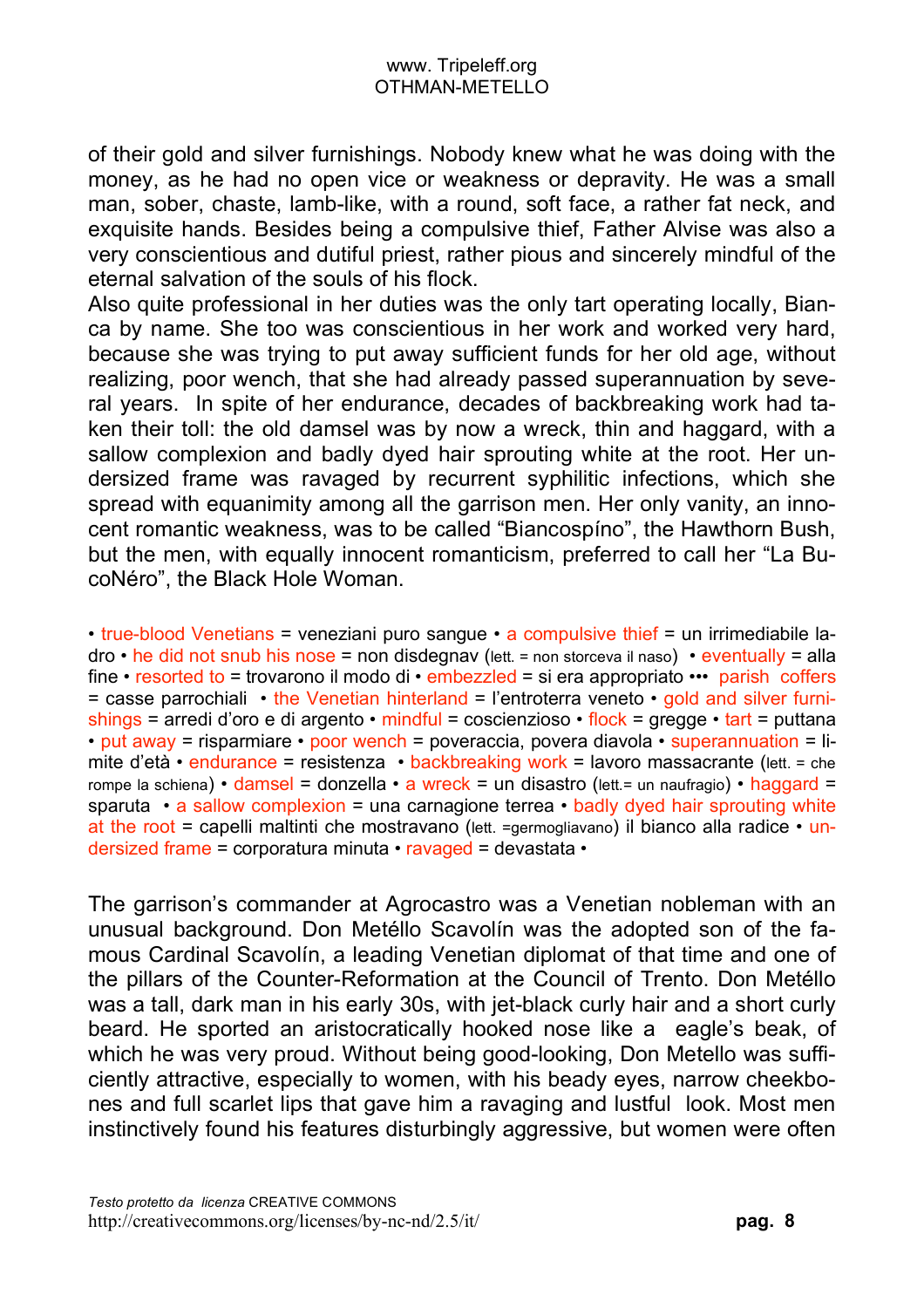taken by his predacious, slightly exotic appearance. As a matter of fact, Don Metello had a quite exotic origin. He was born Othmàn ibnMassóud ibnYàhya alLaythi, third son of the Emir Massóud ibnYàhya ibnUthmàn arRahàwi, better known all over the Barbary Coast as the Lizard King, because of widespread psoriasis. His father was the powerful ruler of Tlemcèn and the coast around Oran, in what is now Algeria. Othman was only twelve when his father died and his elder step-brother, heir to the throne, swiftly eliminated every other possible pretender in the family. One of his brother, however, was able to escape, taking with him the boy Othman. After an adventurous run, they took refuge among the mountain clan of their mother's family. But gold proved to be stronger than blood. So, the elders of the clan sold back the two youngsters to the new Emir for a conspicuous sum, plus a herd of 600 white goats as an extra gift. While being brought to Tlemcen, an old and faithful guard allowed the two princes to escape again. The young Othman, being small, got away by hiding in the thick thorny underbush, while his brother was easily recaptured and brought back to Tlemcen, where immediately he was blinded and duly castrated. Only then his step-brother, the Emir, mercifully allowed him to spend the rest of his life in the *harem*, where he could do harm no more. For some time the boy Othman wandered alone through the eastern mountains, running into hiding at the slightest suspicion of danger and eating what he could. He no longer trusted a soul but at least his eyes and his young testicles were intact. Eventually the boy tried to reach on foot the boundaries of Morocco, whose King was a distant relation on his mother's side. One day he overheard some shepherds saying that the king of Morocco recently had been deposed and eliminated, while all his sons had to take refuge with the Infidels in Portugal. Hopeless on all other account, and by now dressed only in rags, the lonely princeling started to walk towards Céuta, then a possession of the Spanish Crown on the Barbary Coast.

• pillars = pilastri • Counter-Reformation = Controriforma (reazione della Chiesa di Roma allo sviluppo del Protestantesimo in Europa e che ebbe il suo culmine nel Concilio di Trento, tenutosi dal 1545 al 1563) • jet-black = nerissimi (*jet* = giaietto) • curly = ricciuta • hooked nose = naso aquilino ••• beady = penetranti (*bead* = mirino) • a ravaging and lustful look = un aspetto devastantemente sensuale • Barbary Coast = Costa di Barbaria (corrispondente all'odierna costa algerina e tunisina) • the Lizard King = il Re Ramarro • psoriasis = malattia squamosa della pelle • Tlemcen = un tempo capitale di un Emirato in quella che oggi è l'Algeria • swiftly = rapidamente • pretender = pretendente •  $Emir = Emiro \cdot$  thick thorny underbush = fitta macchia spinosa • duly = debitamente ••• *harem* = stanze riservate alle donne mussulmane, vietate agli estranei • running into hiding = correndo a nascondersi • no longer trusted a soul = non si fidava più di anima viva  $\cdot$  Morocco = denominazione inglese del Marocco  $\cdot$  dressed only in rags = coi vestiti ridotti a stracci • princeling = principino ••• Ceuta = ancor oggi possesso spagnolo sulla costa del Marocco •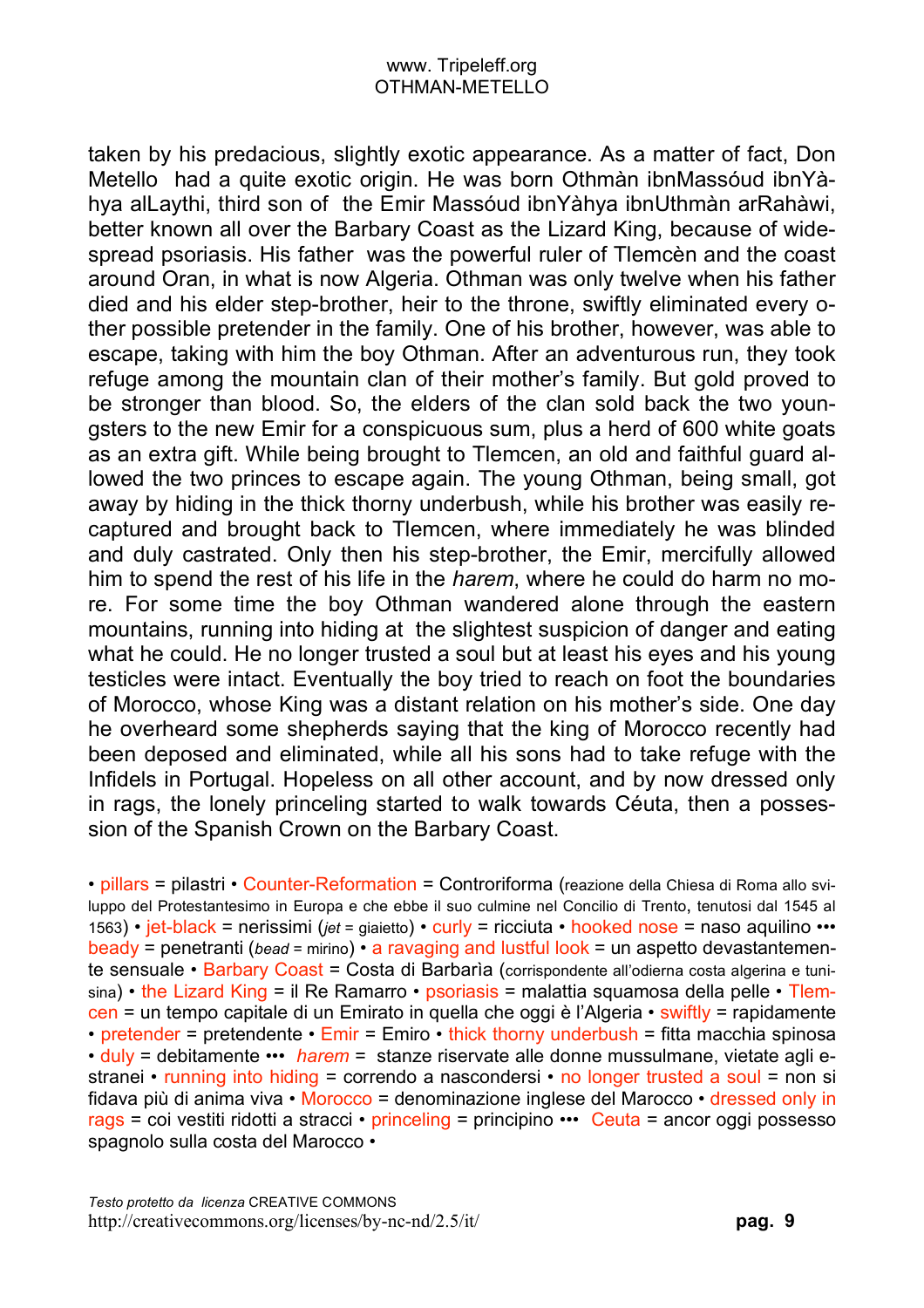Once in town Othman was immediately recognized, by a strange twist of fate, by merchants who used to frequent his father's palace. They took him to the Spanish governor, who treated him with the utmost courtesy, recognizing him as the rightful pretender to the Emirate of Tlemcen. For some months the young Othman lived as a honoured guest at the governor's table, until one day two professional assassins, hired by his step-brother who was ruling in Tlemcen, tried to cut his throat. Then the King of Spain, Philip II, who did not want to lose a valuable pawn in the Moorish geo-political game, arranged for the young pretender to be transferred directly to the safety of Spain. Othman was sent to Granada, where he lived on a royal pension, full of gratitude for his new protector, the King. He was also put into the care of two old Mozaràbic teachers, to further his education as the possible future Emir of Tlemcen under Spanish patronage. The two kind old men loved and spoiled the boy, until one day Othman, who was rather fussy with his food, did not like the taste of a lentil soup. He gave it to his dog, who died convulsive in a very short time. The two teachers did confess that they were in the pay of the present Emir and were quietly strangled with their own gray beards. Granada no longer being secure, the prince was now secretly transferred to Barcelona and provided with sturdy Spanish bodyguards, as well as a small army of Spanish teachers for a safer, less murderous education.

• a strange twist of fate = uno strano gioco del destino  $\cdot$  with the utmost courtesy = con suprema cortesia • Philip II = Filippo II (figlio di Carlo V, regnò in Spagna e sulle Fiandre dal 1556 al 1598) • a valuable pawn = una pedina preziosa • Moorish = moresco (degli stati arabi d'Africa) • the ... geo-political game = il gioco geo-politico • Mozarabic = spagnoli d'origine araba • patronage = protezione • spoiled = viziarono • rather fussy = piuttosto schizzinoso • lentil soup = minestra di lenticchie • convulsive = in convulsione • sturdy Spanish bodyguard = robusta guardia del corpo spagnola •

While in Barcelona, Othman applied himself to his studies, although with indifferent results. He was surely not stupid, but he did not have a bright, inquisitive mind. Books were not among his preferences. Riding, shooting dice, or other more trivial business were more attractive to him. Nevertheless, he somewhat felt the need to get more acquainted with the Infidels' culture. Since his step-brother's many treacherous attempts at wiping him off the face of the earth, he had developed an ingrained mistrust in anything Moslem. The young Othman was starting to find more and more alluring all the trappings of the much safer -at least for him- Christian world. He would have even considered converting to Christianity, had somebody suggested it. Nobody ever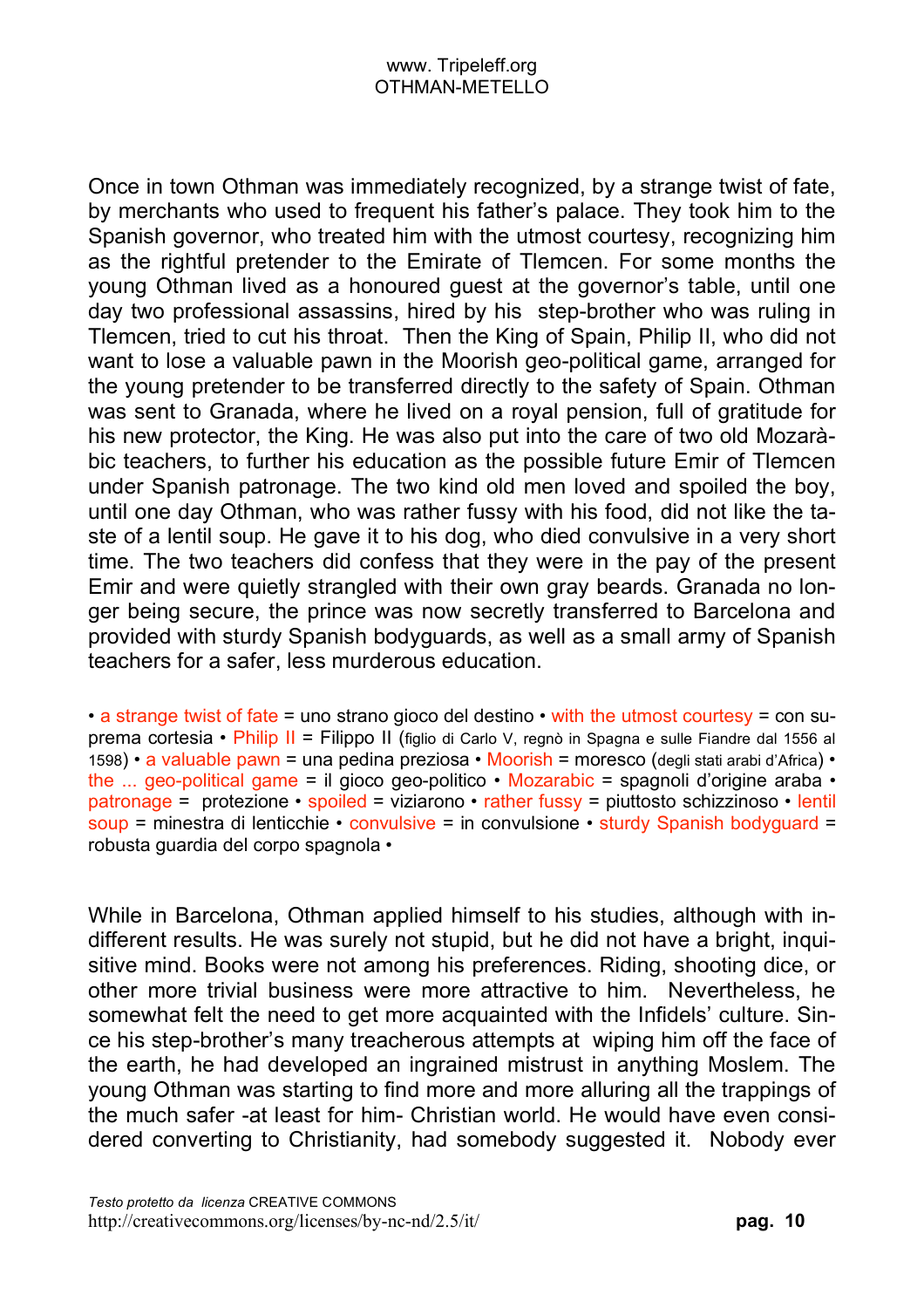did, for the simple reason that a Christian pretender to a fanatically Moslem Emirate would not have carried much weight. Philip II of Spain was a devout bigot, always burning with a ferocious zeal for the mass Christianization of all his wild New World indios as well as all the Jews and Muslims still left in his kingdom - obviously without asking their consent. That not withstanding, he understood quite well the subtle political reasons for keeping Salvationthrough-Holy-Baptism away from a willing young Moor, should the guy have even a small chance of being planted as a puppet ruler in the neighbouring Moslem land. About two years later, his trusty Spanish barber tried to kill Othman. Luckily, his hand was too shaky and the young man was barely able to escape with his life. The Emir of Tlemcen was proving to be extremely reluctant to leave alive any pretender to his throne. Consequently, the young Othman, by now 18, had to be whisked off to Rome, where he would live under an assumed name.

• shooting dice = giocare a dadi • trivial business = cose futili e banali • to get acquainted  $=$  far la conoscenza • wiping off = cancellare • an ingrained mistrust = una radicata diffidenza • alluring = attraenti • all the trappings = tutti i tratti caratteristici, le peculiarità (lett. gualdrappe) • would not have carried much weight = non avrebbe avuto molta credibilità (lett. = peso) • a devout bigot = un bigotto devoto • zeal = zelo ••• mass Christianization = cristianizzazione in massa • that not withstanding = nonostante ciò • Salvation-through-Holy-Baptism = Salvezza col Santo Battesimo • Moor = moro • whisked off = mandare via in tutta fretta (lett. spazzolato via) • assumed name = nome falso •

The court of Pope Pius the Fourth was not as brilliant or sensational as those of many of his recent predecessors. Times were changing and a less jovial, more demure outlook was starting to creep into Christianity. Yet, Rome was still a glorious city, full of wonderful things and delightful people who sought only to live well and pursue pleasurable activities. Many people of lineage and property came to the Papal court from every Italian principality to display their wit or, if they had none, their money and splendid fashions. The arrival of a young Moorish prince with such a sad story to tell was accepted with casual curiosity and benevolent nonchalance. Everybody was very kind and sociable with Othman, who made the rounds of high society among the who's who of Papal Rome.

The Pope, however, did not have any direct vested interest in a remote and dreary land on the far-away Barbary Coast. Hence, he condescended with fatherly solicitude when by the young Muslim pretender expressed his desire to be baptized. There was a great and rich christening ceremony in the Church of St Peter in Vínculis, with the presence of several cardinals and prelates, many Roman noblemen and their ladies, foreign ambassadors, clergy and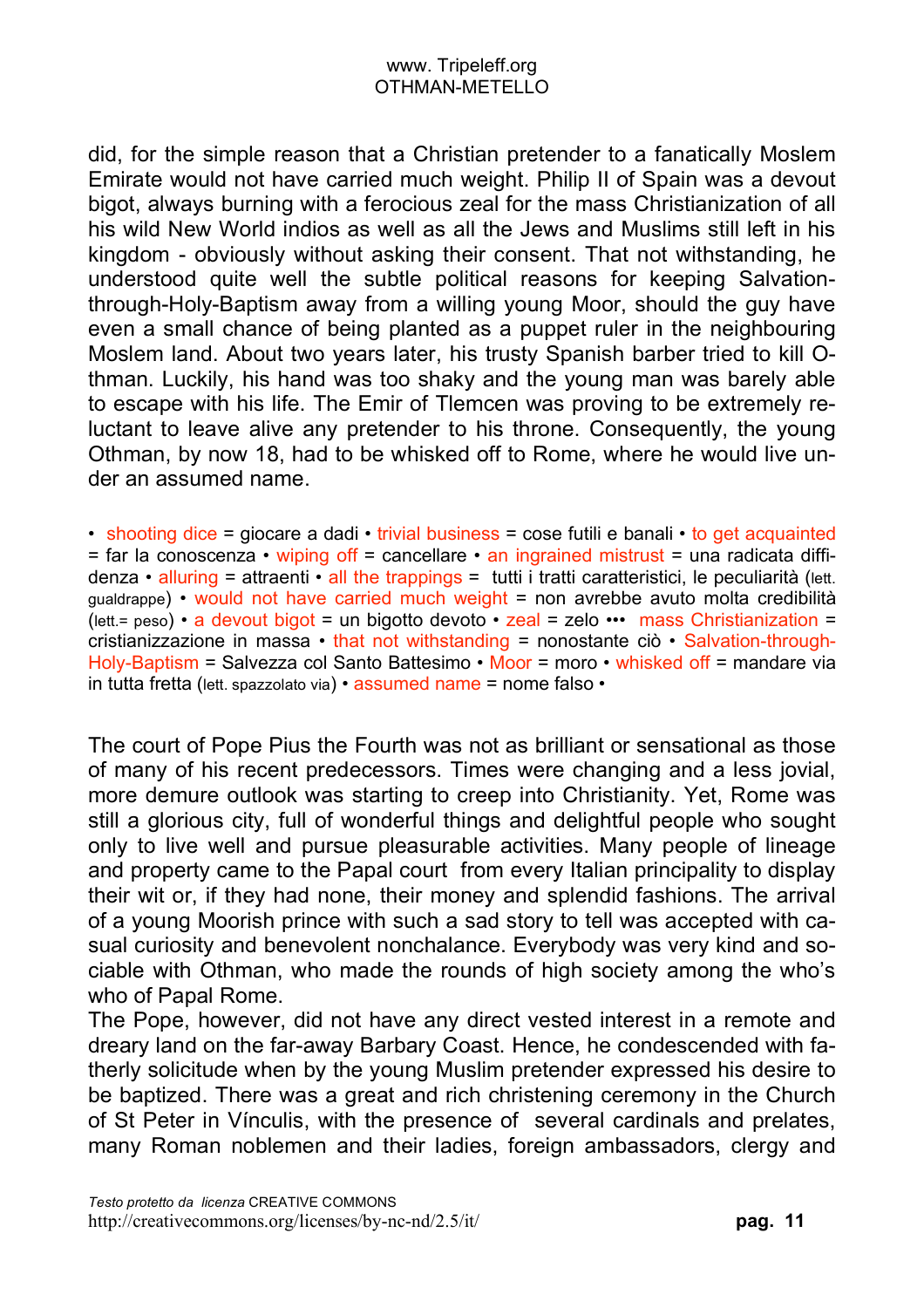laity. The Pope himself made an appearance later for a quick blessing. Some exquisite mottettos were composed for the special occasion, which were beautifully sung by the children choir of St John in Lateran. The young convert became Christian with the classical name of Metéllo. Cardinal Pierpompéo Scavolìn, the senior cardinal from Venice and one of the most influential members of the papal courts, acted as his godfather. Soon after, the cardinal took Metello into his house and, only a few months later, adopted him officially. The inevitable gossip and innuendoes spread through Rome, suggesting that the adoption was motivated by a unbecoming familiarity of the old prelate with his young pupil. It was, however, absolutely untrue.

• Pius the Fourth = Pio IV (papa Medici, milanese, regnò per sei anni dal 1559 al 1565, zio di s.Carlo Borromeo e del cardinal Federigo) • jovial = gioviale, allegro • demure = austero, contegnoso • people of lineage and property = gente nobile e gente ricca  $\cdot$  wit = spirito, ingegno  $\cdot$  casual curiosity and benevolent nonchalance = curiosità superficiale e simpatica indifferenza • made the round = fece il giro • the who's who = la gente che conta (lett.= il *"chi è chi")* • vested interest = interesse specifico • dreary = tetro, desolato • far-away = lontanissima • christening = battesimo • St Peter in Vinculis = san Pietro in Vincoli (la chiesa romana dove si trova il Mosé di Michelangelo) • a quick blessing = una rapida benedizione • mottettos = mottetti, componimenti vocali ••• St John in Lateran = la basilica di S. Giovanni in Laterano • convert = convertito • godfather = padrino • innuendos = insinuazioni • unbecoming = sconveniente •••

The Cardinal Scavolin was an extremely rich man. He had become very wealthy by the simple expedient of refusing election to the Papacy at the very last moment, in favour of another candidate who then repaid him handsomely with a shower of ecclesiastical benefits, prebends, revenues and other fat compensations. The clever Venetian always took care to choose old, decrepit men with limited surviving power. He was able to apply his strategy at least four times in ten years, helped also by the fact that Pope Marcellus, during the April month of 1555, lasted only 20 days. Having become an extremely rich man, he could freely indulge in his beloved pastime: he was a compulsive collector. He had started by putting together a huge collection of Roman antiquities. Then he took a fancy for jewels and rare gems, which he acquired by the hundreds. Later he moved to the assemblage of a large menagerie of exotic animals, after which he began to acquire old illuminated manuscripts, possibly with some erotic pictures. *"Variety is the spice of life and adds flavour to it"* he used to say. So, he hoarded morocco leather boots and pigskin riding shoes by the hundreds and gilded silver spoons by the thousands. He tried to put together a set of women poets as well, with whom he dreamed of creating a new Female Academy, the Academia Scavoliniana Foeminea. Results were poor, so he became interested in collecting ostrich eggs as well as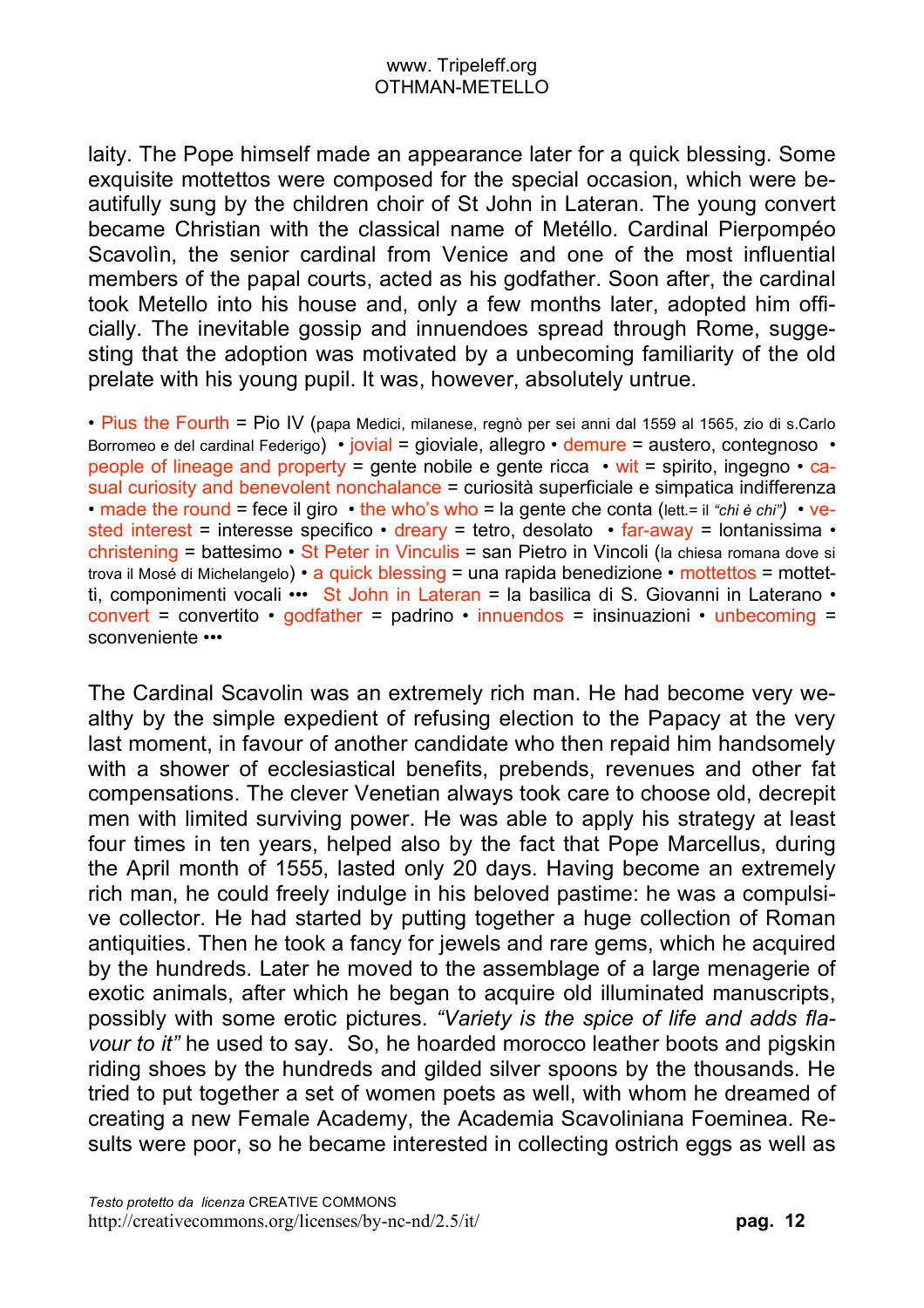holy relics of child saints. Recently, he had thought of starting a collection of exiled foreign princes. Already he had acquired a first cousin of Ivan IV Granprince of Muscovy, a scared poor old man who only spoke a unintelligible Russian dialect and ate raw onion, which gave him a tendency to cry often. The young prince of Tlemcen was, therefore, a rare treat for an irrepressible collector like the Cardinal. But the project did not go very far, because no other available princes with suitable pedigrees could be found on the market.

• handsomely = riccamente (lett.= bellamente) • a shower = una pioggia • prebends = prebende • Pope Marcellus = papa Marcello II (il papa che regnò per il periodo più breve della storia) • pastime = passatempo • compulsive = irresistibile • took a fancy = si incappricciò • menagerie = zoo • illuminated = miniati • hoarded = fece incetta ••• morocco lether boots = stivali di marocchino ••• pigskin riding shoes = scarpe da sella in pelle di porco • Ivan IV = Ivan il Terribile (zar di Russia dal 1547 al 1584) • Muscovy = Moscovia (come allora veniva chiamata la Russia, dalla città di Mosca) • a rare treat = un'occasione speciale •

Othman-Metello remained, however, with the Cardinal, who had became rather fond of him in the meantime. Gradually, a thin but persistent bond of mutual liking developed between the old Scavolin and this lean and dark young man, emotional, impulsive and intensely personal in his likes and dislikes, often too lonely in the bright and cheerful city of Rome. '*The man with money has a awful lot of nephews*' says an old latin proverb that Cardinal Scavolin knew too well. Consequently, he could appreciat all the more that young Moorish prince who never asked him anything. For Metello, the Cardinal, a thickset man with strong peasant features always kindled by neat peasant shrewdness, represented the nearest thing to a father-figure he ever had. A somewhat inattentive father perhaps, yet sufficiently affectionate and considerate toward him. Moreover, Metello had a wholesome respect for the Cardinal's superior worldy wisdom, so much above his own. All in all, it was an easy and carefree life that opened to Metello in Rome, especially since the Emir of Tlemcen seemed to have lost any direct interest to know if his young halfbrother Othman was still alive or not, after the conversion. He was not a threat anymore.

• bond = legame • likes and dislikes = simpatie e antipatie • a awful lot = un'enorme quantità • thick-set = robusto • neat peasant shrewdness = acuta astuzia contadina • considerate = sollecito • wholesome = sano • worldy wisdom = conoscenza del mondo • carefree = spensierata • threat = pericolo

The Cardinal was very indulgent with his newly acquired son. He supplied him with money, horses, beautiful apparel, women. Like any other rich young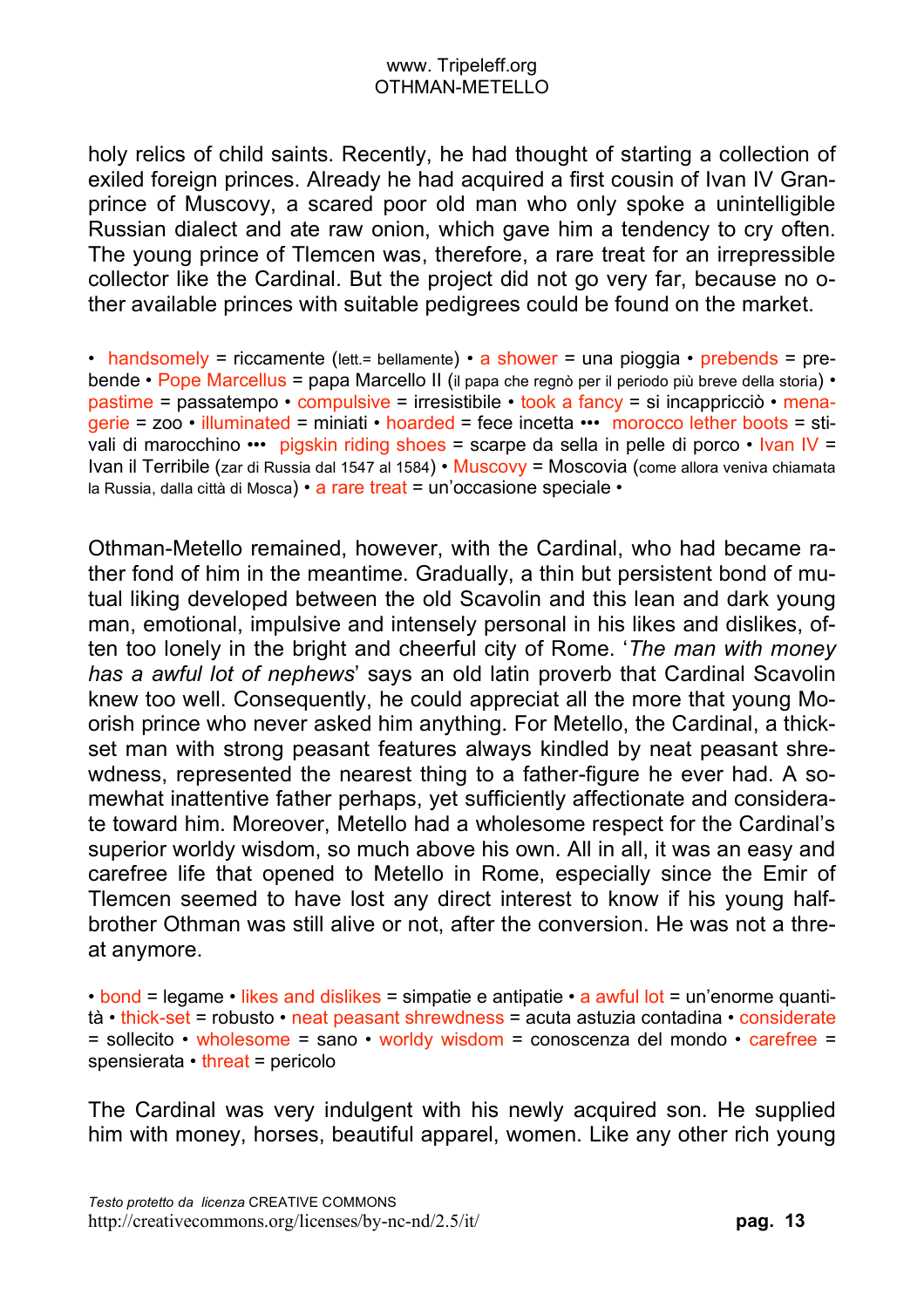man of his age, Metello eventually developed a strong appetite for sex and had now the means for satisfying it. He was often uncomfortable in the company of women, especially the smart and scintillating ladies, young, old and middle-aged, who enlived the court of the Pope and the Roman households of most cardinals. Metello tended to feel shy and sullen and clumsy in that environment. Today we would say that he suffered from a typical inferiority complex when dealing with women. However, he liked them. He had a ferocious and savage lust for the female flesh, which pushed him to rape women, to viciously ravish them, with a wantonness and an aggressiveness that were excessive and desperate at the same time. Metello did not have a real love life in Rome, only a contemptuous, bitter, endless bout with sensuality bordering on some kind of vengeful and impotent rage. But he was young, sufficiently attractive and had a very rich protector who could pay. The old Cardinal, however, enjoyed more relaxed and less muddled affairs, when his age and his gout still allowed him. So, the Berber-prince-turned-Christiannobleman never lacked for women, whenever he felt the craving. Some women, even young fine ladies of the nobility, liked the feeling of being possessed and ravished by a hungry and spiteful man like him.

• apparel = abbigliamento, vestiti • sullen = cupo, astioso • clumsy = goffo, maldestro • to ... ravish = violentare • wantonness = dissolutezza ••• bout = periodo • vengeful = vendicativa • less muddled affairs = avventure galanti meno complicate • gout = gotta ••• Berber  $=$  berbero  $\cdot$  the craving  $=$  la voglia  $\cdot$  spiteful  $=$  sdegnoso  $\cdot$ 

If Metello was extravagantly neurotic in bed, he was nevertheless quite normal, even ordinary, in the rest of his daily life. Intellectually, a lack of cohesion often showed itself. He was not, in any case, a non-entity, a pipsqueak. He had a certain assertiveness and applied himself with sufficient involvement in what interested him. This was marred by a general superficiality and thoughtlessness, like the average of men. The Cardinal, practical man that he was (there is, in fact, an enormous difference between earning a lot and being rich: people who really know how to be rich usually tend to be clear-headed and down-toearth), decided quite early that his adopted son would never make a good diplomat, an acceptable prelate, or even a decent dignitary. Consequently, he decided to push him toward military life, a solution that also suited Metello. The young man did his apprenticeship in the army of the Pope and, being a cardinal's son, received a captain's commission without much difficulty. A few years later, Don Metello - this was his title now, being a person of rank - took part in the famous battle of Lépanto against the Turkish fleet. Unfortunately, the stern old prince Marcantónio Colónna, the commander of the contingent